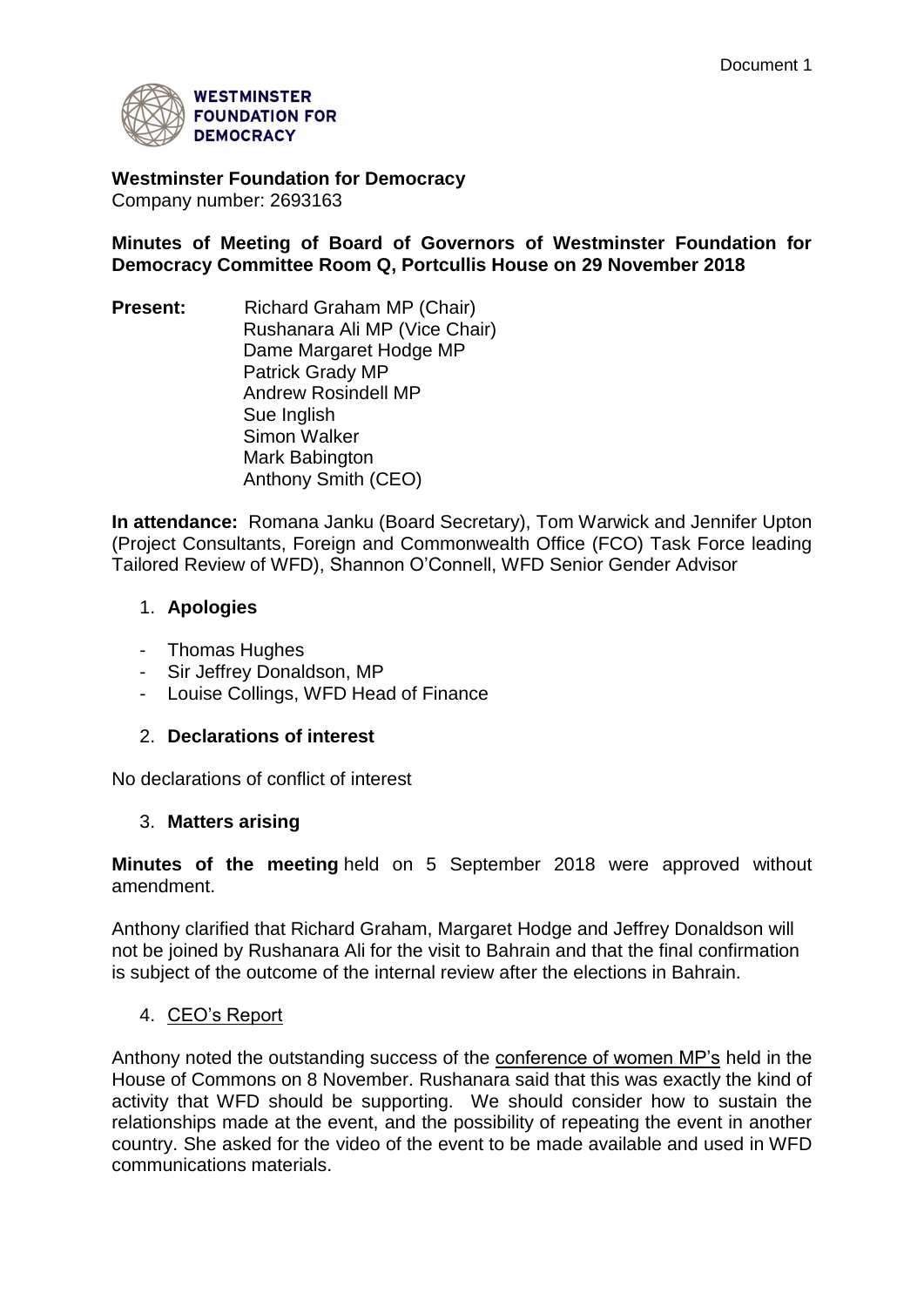Anthony presented the paper on a WFD Reserves Policy. The Board noted that this issue was under discussion with Foreign and Commonwealth Office (FCO).

On the question of political party engagement with the Board, Governors agreed with the proposed approach. This led to discussion of the specific role of PPOs when they attend meetings, including the PQC. The Board agreed with Sue that the mandate of the Board Committees should be reviewed in order to clarify this.

#### **Action Point 1: Anthony to clarify the Terms of Reference of Programme Quality Committee (PQC) and in particular the role of Political Party Officers**

**Action Point 2: WFD Communications team to develop short video clip of the Women's conference**

#### 5. Report of Programme Quality Committee (PQC) meetings

Sue Inglish presented the report of the last two Programme and Quality Committee meetings held on 13 September and 19 November 2018. The Board agreed the following action points:

**Action point 3: Anthony to compile note for Richard Graham to use with Ministers with examples explaining the difficulty in obtaining visas for participants in WFD programme activities.** 

**Action point 4: Anthony to outline the process for opening programmes in the new countries for discussion by the Board.**

**Action point 5: Once developed, Anthony to present the Value for Money Framework and how WFD evaluates VFM in relation to DFID and FCO** 

#### 6. Programmes:

#### WFD Gender Mainstreaming

Shannon O'Connell, WFD Senior Gender Adviser, presented the Report that she had prepared on gender mainstreaming within WFD. This included material on the gender pay gap in WFD. The Board warmly welcomed the report and the findings on the gender pay gap, which is significantly below the average level in the civil service. The Board asked Anthony to provide annual reports on this covering country office staff if possible, and to provide information on the pay gap in terms of ethnicity of WFD staff.

#### **Action Point 6: WFD to provide annual reports on the gender pay gap and, if possible, to include also country offices level and analysis regarding ethnicity.**

#### Myanmar

Anthony updated the Board on recent developments and introduced the confidential paper that described possible scenarios and programme options. He proposed that WFD should remain engaged in Myanmar given the long-term nature of the democratic transition. If the Board agreed, then he also proposed that the future programme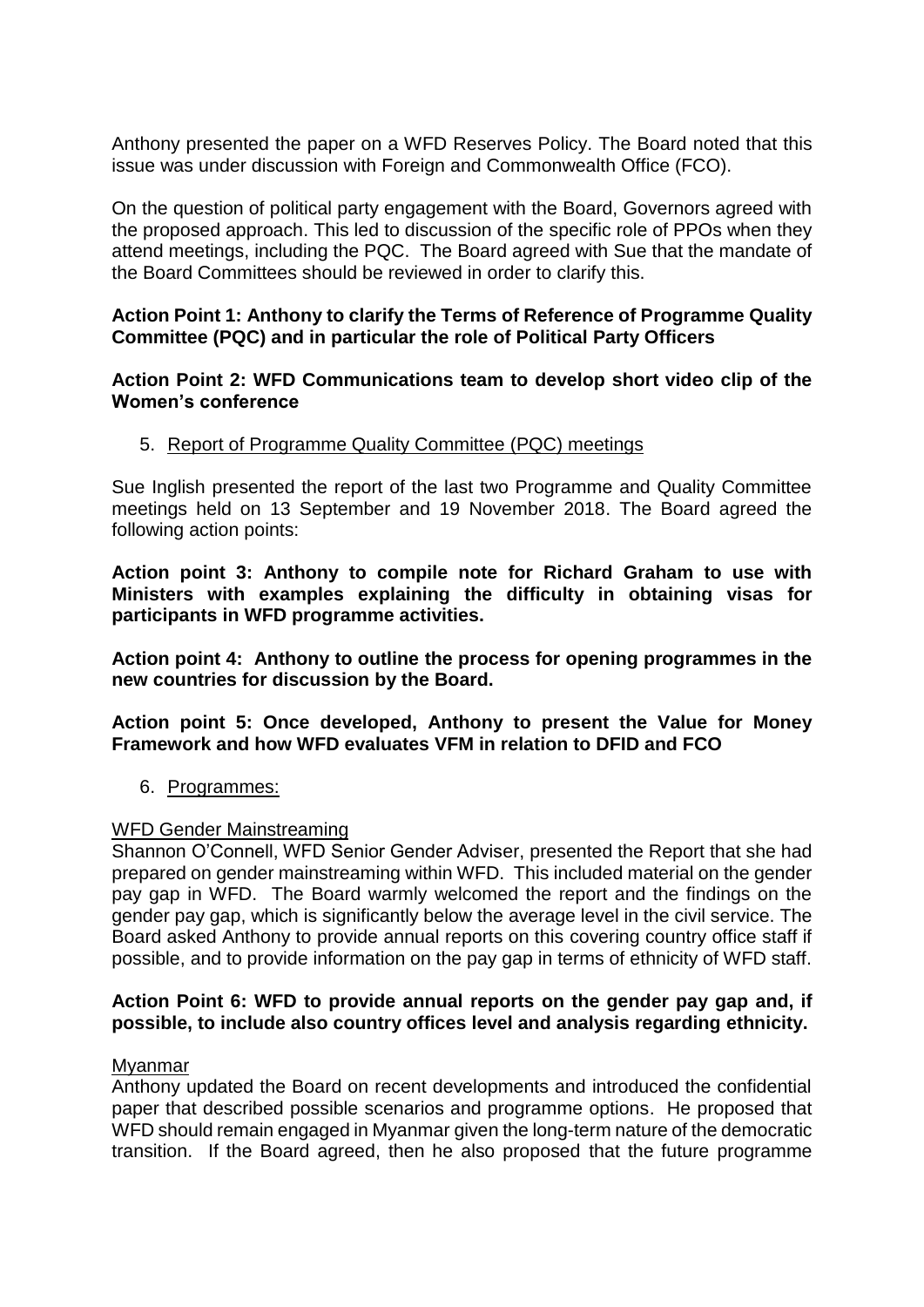should be shaped in consultation with the FCO and DFID in order to reflect lessons learned so far and opportunities to accelerate change.

Richard noted that he and Rushanara had reviewed the position with the FCO, including efforts to ensure accountability of all concerned for the atrocities committed. Following discussion, the Board decided that WFD should remain engaged in Myanmar in order to maximise the chances of transition to democracy. The Board also agreed that WFD should complete the present programme while discussing a possible future programme with the FCO and DFID. In completing the present programme, the Board decided that WFD should avoid the deployment of active parliamentarians to Myanmar.

#### **Action point 7: Anthony to keep the Board informed of significant events related to the Myanmar programme including plans for the future programme.**

DRC: the Board took note of the written update provided. Majda El Bied, Deputy Regional Director had been deployed to the DRC to lead on delivery of an EU-funded programme implemented in partnership with the Konrad Adenauer Foundation and NDI, and the completion of a DFID- funded programme.

7. Report on Audit and Risk Committee (ARC)

The Board welcomed Mark Babington's appointment as the new Chair of the ARC, and thanked Thomas Hughes for his service in that role. Mark reported on the last meeting, held on 29 October 2018. The highlights included the review of the internal audit plan, routine review of the management accounts, and progress on the Corporate Risk register and related Sub Risk Registers. In conclusion, Mark reported that there were no issues that needed to be escalated.

Mark then noted that the government's preparations for the next spending review and suggested that WFD should be providing input to help provide clarity about future funding.

# 8. Quarterly Progress Report

Anthony introduced the quarterly progress report. The Board welcomed the improvements in presentation of the information covering the overview of Resources, Impact and Staffing and Operations.

Anthony presented the Reputational Risk paper, which had been discussed in draft by the ARC. Sue Inglish suggested greater attention be given to safeguarding, and Mark Babington suggested reviewing WFD's crisis management capabilities.

**Action Point 8: Anthony to ensure that the Reputational Risk paper includes specific reference to safeguarding and to send the reviewed version in advance of the next meeting for update.** 

9. Relations with FCO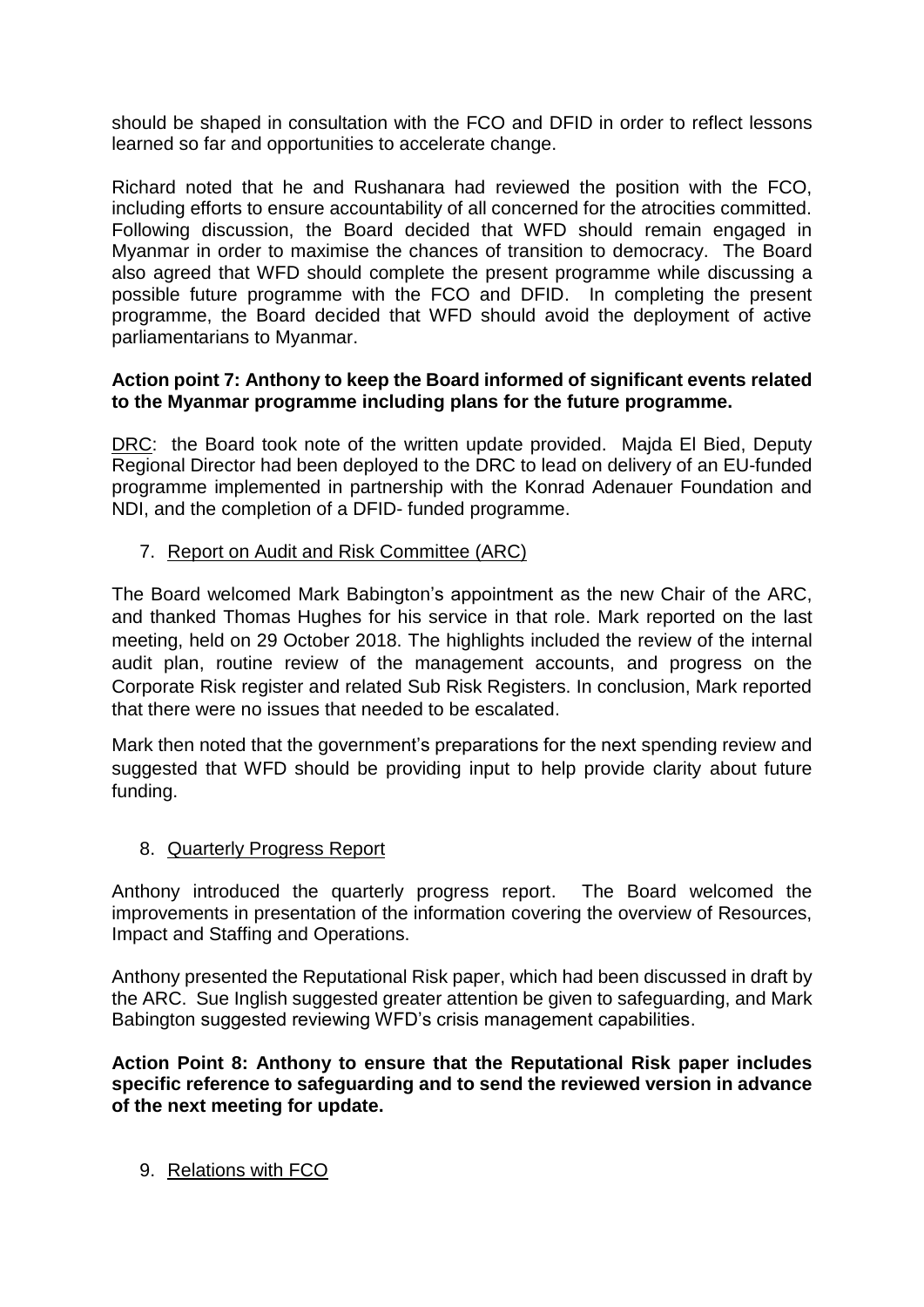Anthony presented the paper on Relations with the FCO, noting the need to refresh our strategic relationship. The Board agreed and asked him to propose some objectives for taking forward in 2019.

#### **Action Point 9: Anthony to propose an approach to updating WFD's strategic relationship with the FCO.**

Tom and Jennifer presented the emerging findings of the Tailored review and thanked WFD Governors for their contributions to the process. The headline from the review was that there continued to be a strong need for the work that WFD does – arguably the need was stronger than ever. The review was also concluding that the political party support also remained important. The report would make recommendations on the relationship with the FCO, and on some relatively minor management issues.

Governors gave feedback on a range of points, including the importance of political engagement in order to promote political change, and FCO management of Board recruitment and induction.

Tom welcomed the feedback and outlined the likely next steps before publication of the report, probably in the new Year.

10.Any Other Business Anthony informed the Board of the appointment of Chris Lane, Director of Operations and the Board approved Antony's intention to appoint Chris as WFD's Company Secretary. ---------------------------------------------------------------------------------------------------------------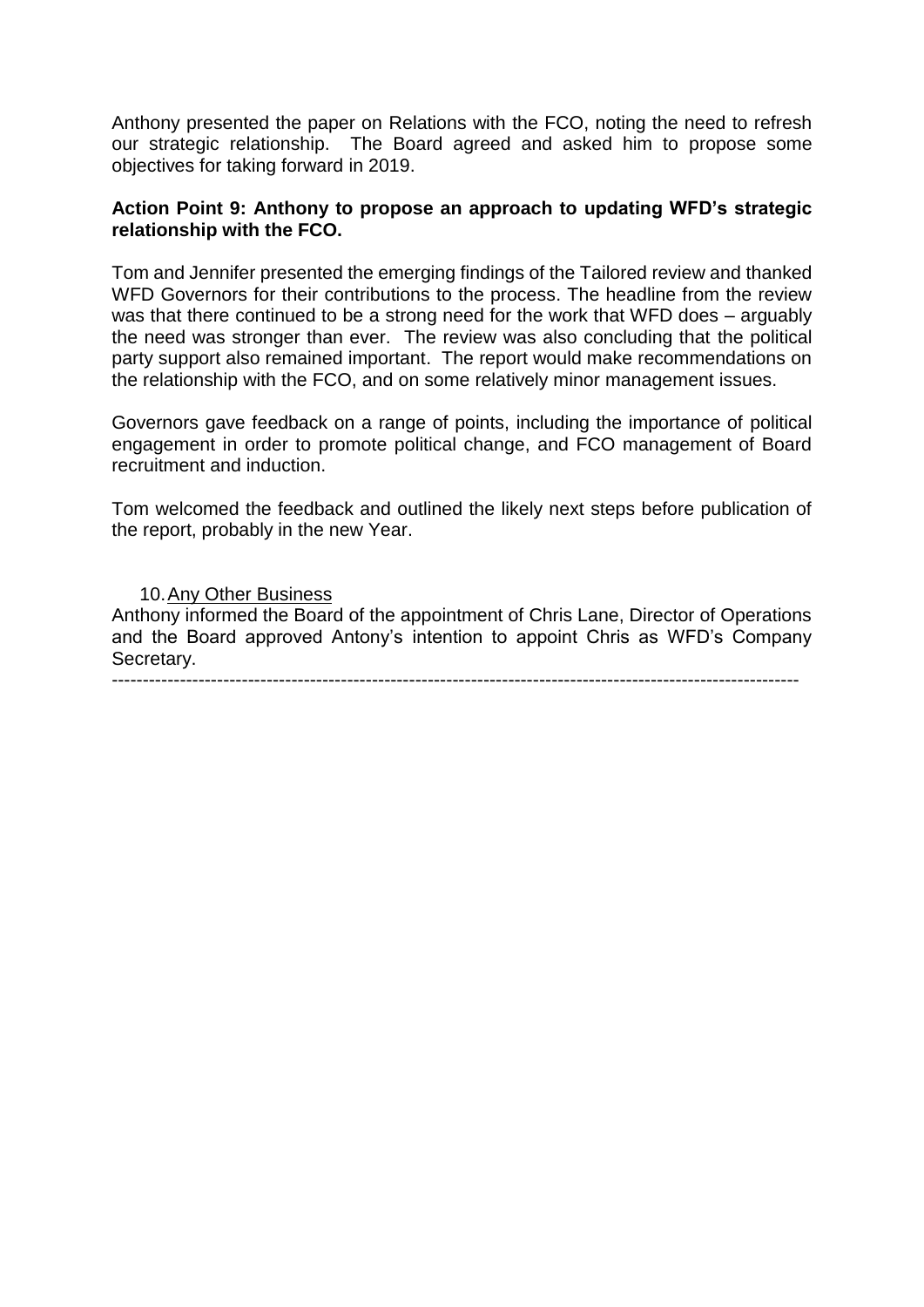

**Westminster Foundation for Democracy** Company number: 2693163

**Minutes of Meeting of Board of Governors of Westminster Foundation for Democracy in W3, Westminster Hall on 5 September 2018**

**Present:** Richard Graham MP (Chair) Rushanara Ali MP (Vice Chair) Sir Jeffrey Donaldson MP Dame Margaret Hodge MP Patrick Grady MP Thomas Hughes Sue Inglish Simon Walker Anthony Smith (CEO) Louise Collings (Head of Finance)

**In attendance:** Kerrie Doogan-Turner (Board Secretary), Romana Janku (Board Secretary), Tom Warwick (Project Consultant, Foreign and Commonwealth Office (FCO) Task Force leading Tailored Review of Westminster Foundation for Democracy (WFD)).

### 1. **Apologies**

Andrew Rosindell MP sent his apologies.

#### 2. **Declarations of interest**

Anthony Smith declared his intention to join the Peace Direct Board. He did not anticipate any conflicts of interest. The Board raised no objections.

#### 3. **Matters arising**

**Minutes of meetings** held 28 February and 10 May 2018 were approved without amendment.

#### **Oversight and Performance Monitoring**

4. **Report of Audit and Risk Assurance Committee (ARC), 4 July (including annual report of the ARC)**

#### *For information*

Louise Collings provided an overview of the management accounts. The main points included:

• The Department for International Development (DFID) grant had been confirmed with a start date of 01 August 2018.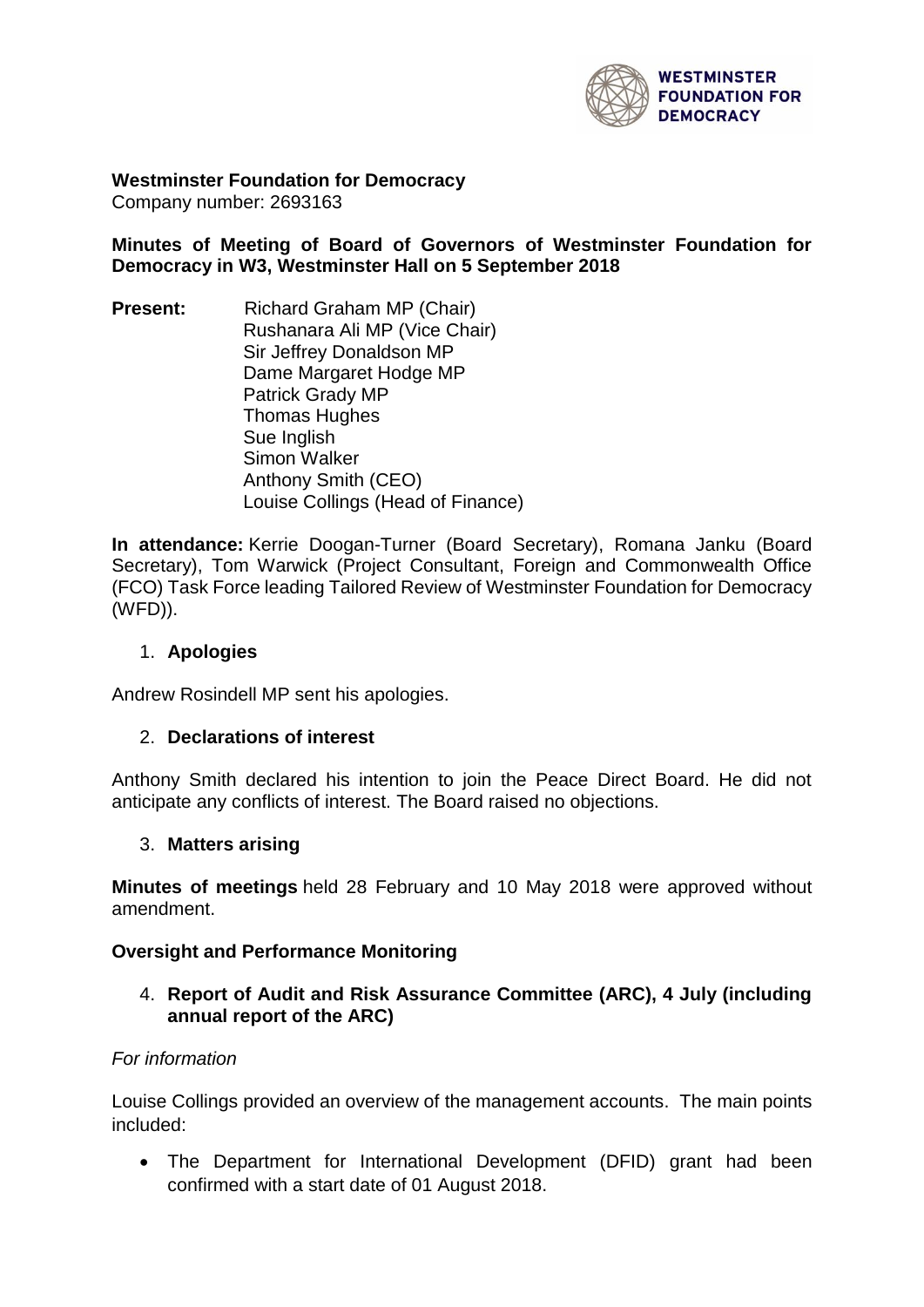- On third party funding, revenue was exceeding budget forecasts and there was potential for further growth. Increased cost recovery was anticipated as a result. Louise noted the conservative approach to forecasts.
- Spending had been slowed while waiting for confirmation of the DFID accountable grant, but planning had taken place to ensure programme implementation was not delayed.
- Responding to a query on reserves, Louise explained that the Foundation was not allowed to build reserves as part of our grant agreement with the FCO. This restriction felt outdated and we would therefore raise it with the FCO.

Thomas Hughes presented the ARC report:

- The WFD 2017-18 audit had been completed successfully with the National Audit Office (NAO) reporting a significant improvement on internal process and timelines for the audit this year. Thomas noted the significant impact Louise's work and the increased capacity of the central Finance Department had on this result.
- Thomas praised Mark Babington's input into the governance statement and the Chair thanked him on behalf of the Board.
- Crowe Clark Whitehill (Crowe UK) replaced BDO as internal auditors. Nine internal audit actions remain but good progress was made in 2017-18 and the number will be reduced by Crowe UK for the coming year.
- Selection and implementation of a new finance software system will be an important task for the coming year. We would like to update the Board for information in due course.
- WFD's risk register will change to focus on eight risks.
- Overall the Foundation is in a strong position with a lot of work to do over the next year.

# **Action point 1: Anthony Smith to outline WFD's reserve policy in a paper for the Board to consider in November.**

# 5. **Quarterly Progress Report**

# *For review*

Anthony Smith presented the Quarterly Progress Report, noting plans to improve the format in the coming year. He welcomed comments or discussions with Governors' on the best format.

Anthony noted that WFD staff numbers now exceed 100 people. There will be further growth but, as a percentage, overheads remain at a reasonable level (about 11 per cent).

Following up discussion at the board away day, Governors noted the need for the Board to engage with party political offices.

# **Action point 2: Anthony Smith to prepare a paper outlining options for political party office engagement with the WFD Board.**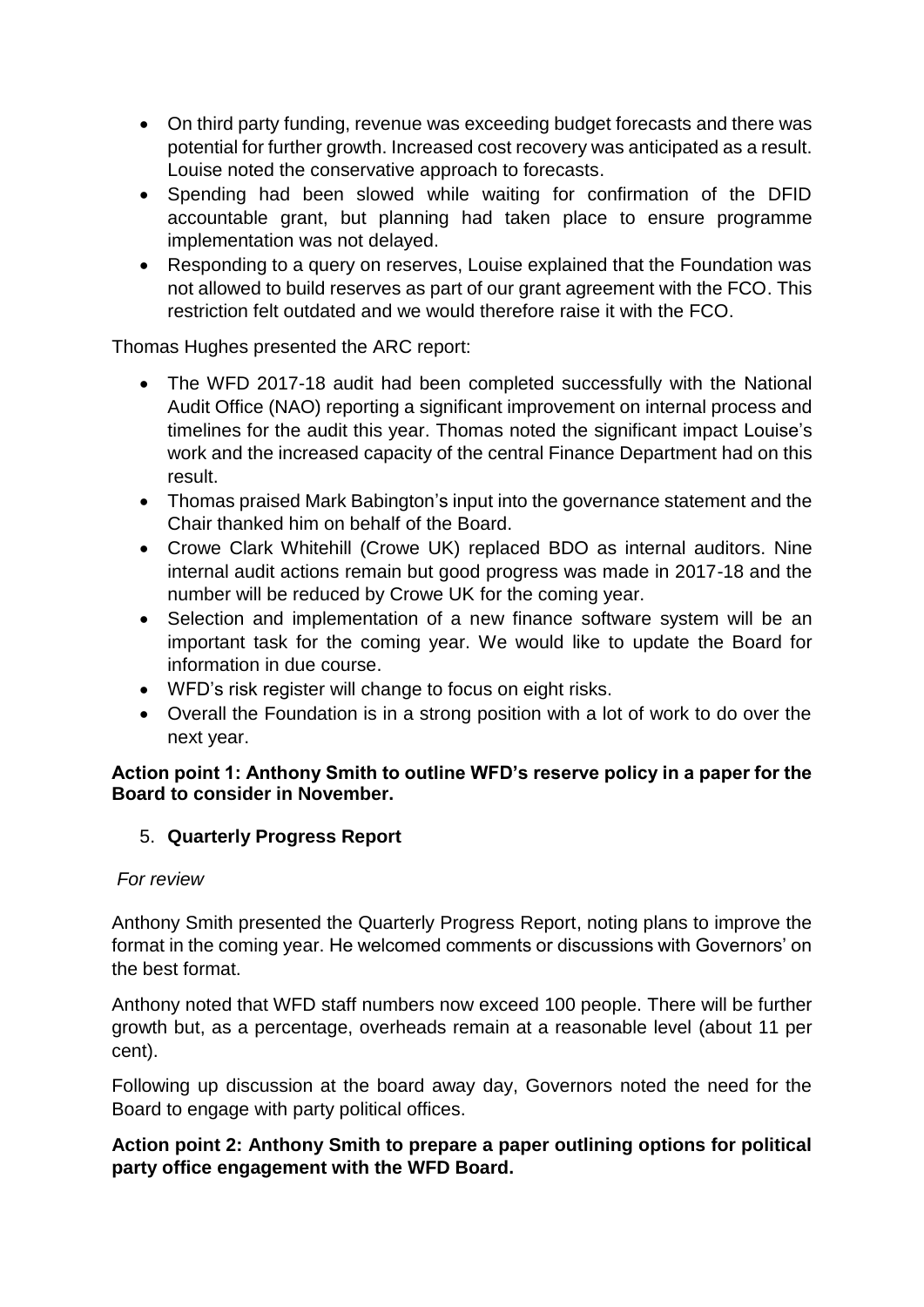# **6. Corporate Risk Register**

Anthony Smith presented the risk register, noting Paul Naismith's (former WFD Finance Director) work to streamline it. The register now covers seven areas of risk relating to funding, the misuse of money, delivery and impact of programmes, reputational damage, governance issues and security systems.

Anthony proposed selecting two risk areas to focus on at future Board meetings, in the absence of any urgent issues, to allow for a more focused discussion.

Reputational risk was proposed as a potential topic for the November Board meeting. Governors also asked for a note on who WFD used when assessing countries for potential programmes.

### **Action point 3: Anthony to present a paper on reputational risk to November Board**

### **Governance**

# **7. Chief Executive's Report**

### *For discussion*

The Chief Executive's Report followed up on action points from the Board Away Day held on 11 July, including Governor visits to WFD programme countries, the Board self-assessment process and engaging with the FCO and DFID. Regarding visits to WFD programme countries, Anthony Smith provided further information on arrangements for Governors' to visit Bahrain.

**Action Point 4: WFD's Senior Programme Manager, MENA to liaise with Sir Jeffrey Donaldson MP, Dame Margaret Hodge MP and Rushanara Ali MP offices on a convenient time after the November elections in Bahrain for the visit.** 

**Action point 5: Richard Graham MP to approach Sir Martin Davidson (Chair of Great Britain-China Centre) to check availability for conducting the review.**

# **8. Relations with FCO and DFID**

#### *For discussion*

The Board agreed that seeking a meeting with the new Foreign Secretary was a priority. More in-depth discussions on the relationships could be deferred to the November Board meeting given the overlap with the FCO Tailored Review agenda item.

# **9. FCO Tailored Review**

Tom Warwick, Project Consultant, FCO Task Force leading Tailored Review of WFD joined the meeting to present the Terms of Reference, timetable and working methods for the Tailored Review. The main points included:

- The Review will answer two questions:
	- 1) Should WFD continue to exist and, if so, what is the Foundation's role in delivery of government objectives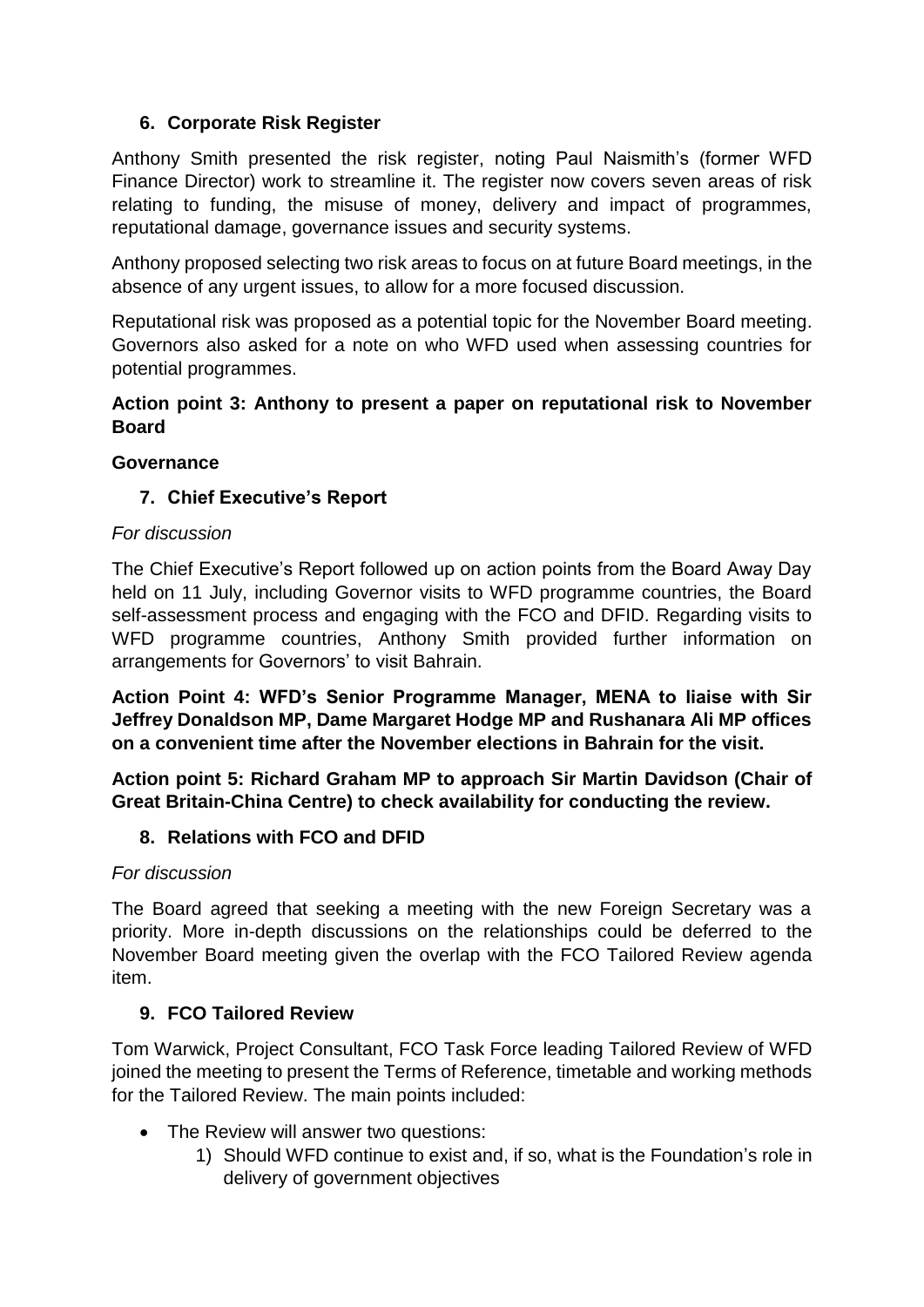- 2) How effective and cost efficient is WFD as an agency?
- The Review will be completed by the end of the calendar year. Emerging recommendations will be presented in mid-October for feedback followed by a challenge panel in early November.
- The team will consult similar organisations, diplomatic missions overseas and members of the Board.

The Board had questions on how the terms of reference were developed and the timeline but overall all agreed to make time available to speak with the review team.

# **10. Myanmar (Burma) programme update**

# *For discussion*

Anthony Smith updated the Board on options for the future of WFD's programme in Myanmar (Burma). The discussion took place in the context of the initial reports from the independent fact-finding mission being submitted to the UNHRC suggesting that genocide had taken place. The final version of the report would be published on 18 September and would be discussed during the UN General Assembly meetings at the end of September. These discussions would have implications for the UK's attitude to engaging in Myanmar and the future of the WFD programme.

The Board agreed with the bulk of the second and third recommendations in the paper, namely to consider the implications of the report for our programme in parallel to the deliberations by the government and the international community over the next few weeks. There was a recognition that the draft report had changed the political landscape, and that this had been reflected in the Foreign Secretary's public comments so far. The Board agreed that a strategic discussion, bringing in a range of experts, was needed to shape WFD's approach and feed into decisions about a future WFD programme. A further Board meeting might be needed in October. The Board did not support the idea of a visit to Myanmar and wanted to avoid political level engagement.

# **11. Any other business**

Simon Walker flagged that party conference season was approaching. He wanted assurances that the branding issue that occurred last year at the Conservative Party conference would not be repeated.

Anthony Smith confirmed that the political party programmes were subject to vetting during the approval stage and that arrangements for this year had been reviewed.

# **12.Date of next meeting**

29 November 2018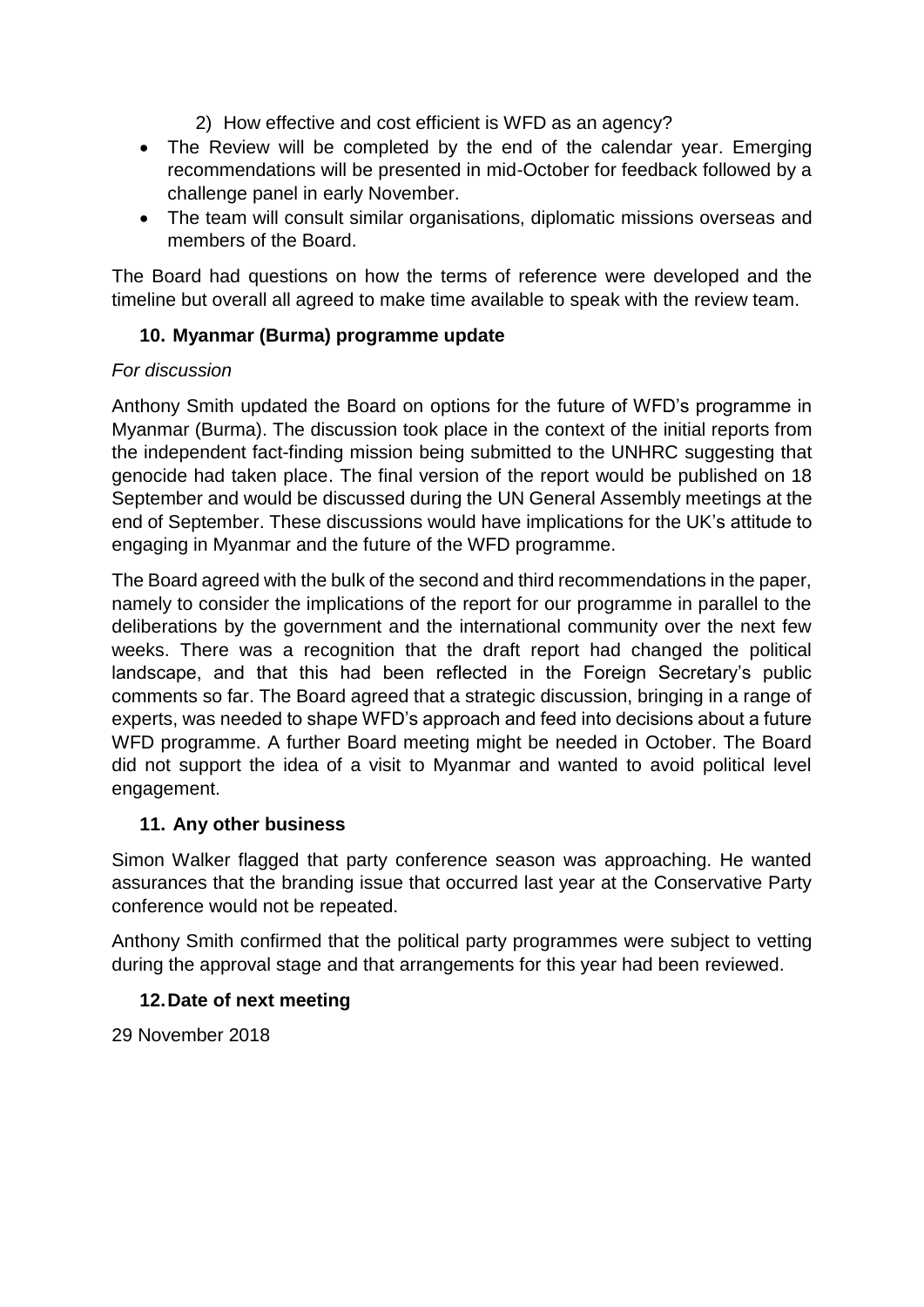### **Westminster Foundation for Democracy**

Company number: 2693163

# **Minutes of Meeting of Board of Governors of Westminster Foundation for Democracy in W3, Westminster Hall on 28 February 2018**

**Present:** Sir Henry Bellingham MP (Chair) Rushanara Ali MP (Vice Chair) Andrew Rosindell MP Sir Jeffrey Donaldson MP Dame Margaret Hodge MP Patrick Grady MP Thomas Hughes Sue Inglish Anthony Smith (CEO) Paul Naismith (Finance Director)

**In attendance:** Kerrie Doogan-Turner (Board Secretary)

# **1. Apologies**

Simon Walker sent his apologies.

# **2. Declarations of interest**

No new interests to declare.

# **3. Matters arising**

**Minutes of meetings** held 29 November 2017

Anthony Smith updated on the action points from the meeting held 29 November.

- Policies on travel, branding and consultancy rates had been updated in line with Board recommendations.
- A draft letter to the Home Office on behalf of the Board regarding visas for participants in WFD programmes was being prepared.
- November minutes to be amended to reflect Rushanara Ali and Margaret Hodge distinct views on continuation of the programme in Myanmar.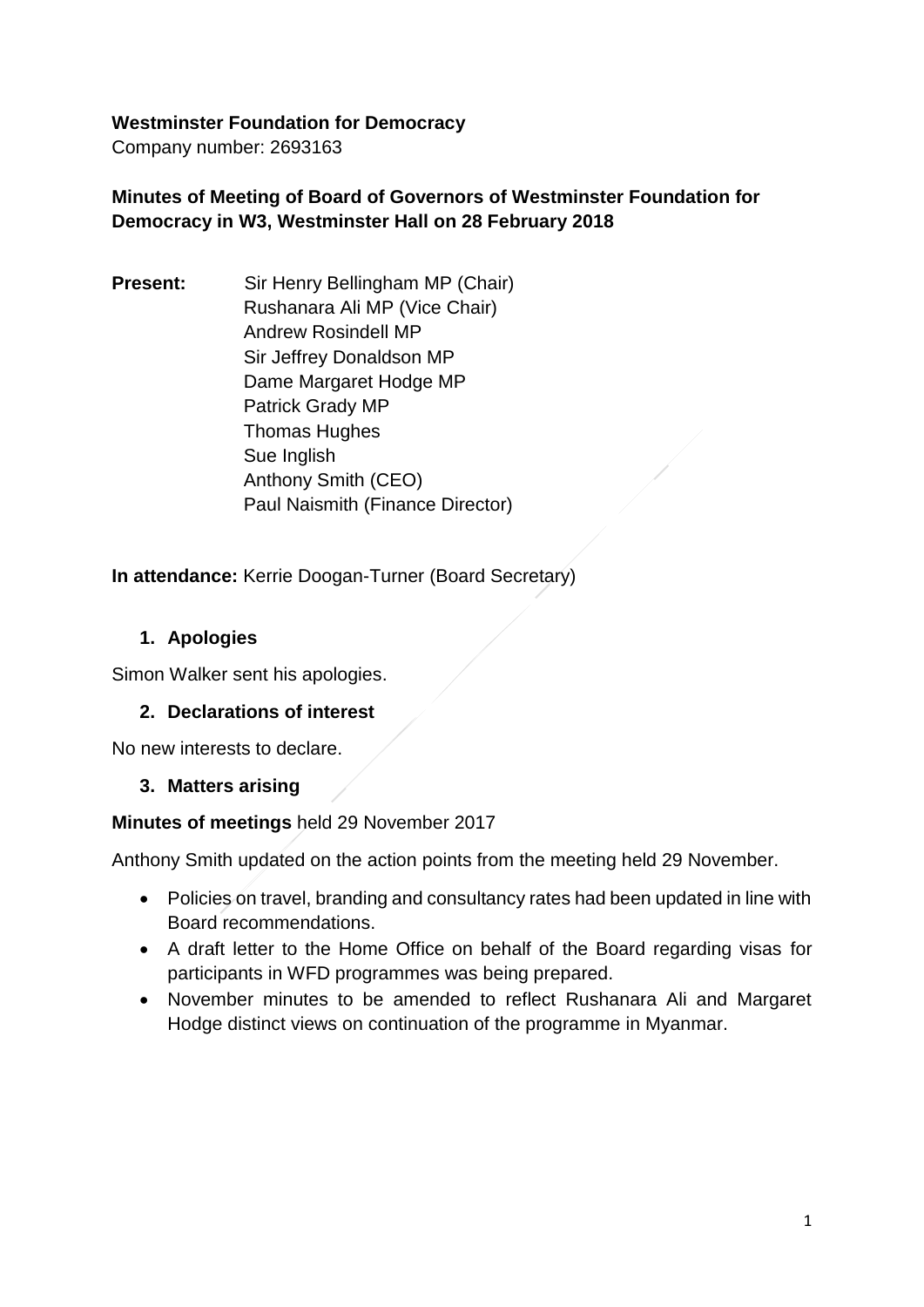# **Update items**

# **4. CEO's report**

# **Sexual harassment**

Anthony Smith outlined steps being taken to ensure a robust system is in place to handle situations of sexual harassment for WFD staff and participants in WFD programmes.

- WFD to support steps for Westminster Parliament to act upon accusations of sexual harassment during WFD activities in the UK and overseas.
- WFD to identify what steps can be taken in relation to Westminster procedures.
- In response to the Oxfam scandal, WFD along with members of the European Partnership for Democracy and UK based organisations like CPA-UK have developed a joint pledge to obtain formal references and develop an alert system that would inform other organisations of inappropriate behaviour.
- A review of general safeguarding responsibilities will take place as WFD programmes expand to work with at risk groups, including young people, persons with disabilities and women.

# **Programmes funding**

Funding was successful for a programme surrounding the Commonwealth Heads of Government meeting in April. The programme will not be announced publicly at the end of March.

# **Myanmar**

WFD will give evidence to the International Development Committee on 14 March in relation to Department for International Development (DFID) funded work in Myanmar.

A request was made for the different opinions of the Board to be reflected in the evidence given by WFD.

# **5. WFD 2018-19 Budget**

# *For Approval*

# **CEO update on funding** (continued)

Anthony Smith updated on the discussions regarding WFD's budget for 2018-19 and beyond with the Foreign and Commonwealth Office (FCO) and DFID.

- Regarding FCO funding, a modest increase (from £3.5 million to £4 million) has been submitted by the Human Rights and Democracy Department.
- Regarding DFID funding, there have been limited signals regarding levels of funding and delays are anticipated in a decision as a result of the change in Secretary of State last year.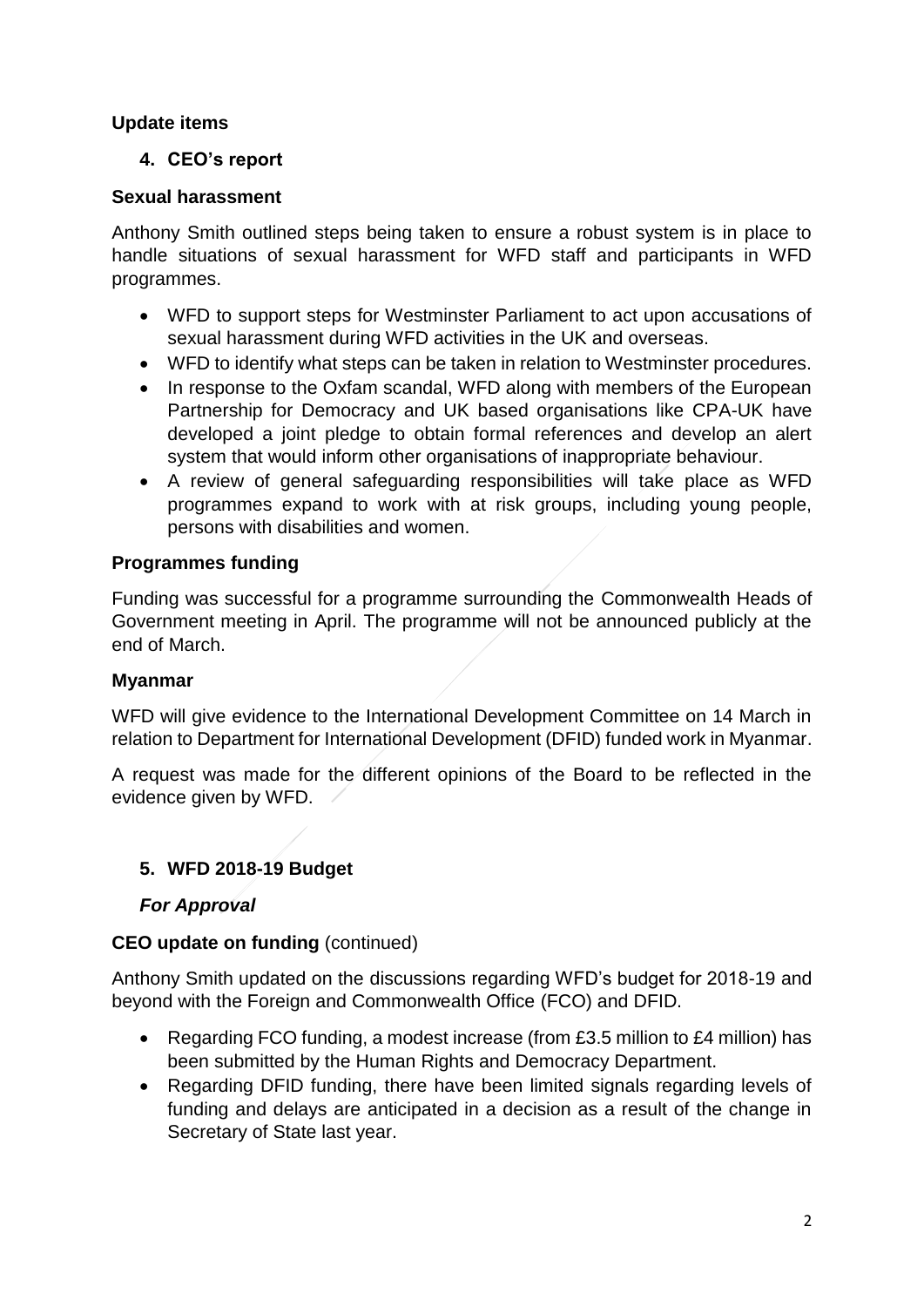- Henry Bellingham and Rushanara Ali wrote to Secretary of State, Penny Mordaunt outlining a bolder approach and significant increase for the Foundation to deliver a stronger level of work in the democracy support area.
- Ministerial meeting will take place on 15 March with Harriett Baldwin and Lord Ahmad, only after this meeting will a specific funding agreement be submitted.

The Board noted the impact delays in funding decisions will have on organisational operations, including retention of staff.

# **Budget**

Given the funding context, assumptions have been made about the 2018-19 budget, including:

- A small increase in core funding
- Presumed increase in third party funding
- Impact of 2017 election results on short formula for party funding, mainly that two political parties would have 90% of funding

Anthony Smith outlined the need to invest in systems to ensure a good control environment. He noted the level of investment will depend on the funding outcome and recognised the primary purpose of the organisation was to implement programmes, however investment in year one of the funding cycle would mean better programme delivery in the following years.

# Integrated programmes

The 2018-19 budget proposes reducing the amount for integrated programmes (combined political party and parliamentary programmes) from 15 per cent to 10 per cent. While some programmes like Ghana, where there are strong UK sister party relationships had been successful, others like Kyrgyzstan, where the relationships with UK parties are more tenuous, had struggled.

A discussion took place about the benefits of the integrated model. Some Governors thought this approach to programming should be WFD's first preference and noted the impact it could have on funding of political party work.

Anthony Smith agreed it was about choosing the right place with the right level of interest for joined up programme work. He stressed that the reduction in integrated programme budget would not mean a reduction of collaboration between political party and parliamentary programmes but more flexibility to develop opportunities to work together. This collaboration would be explored in more depth at the Board Away Day in April where annual plans would be discussed.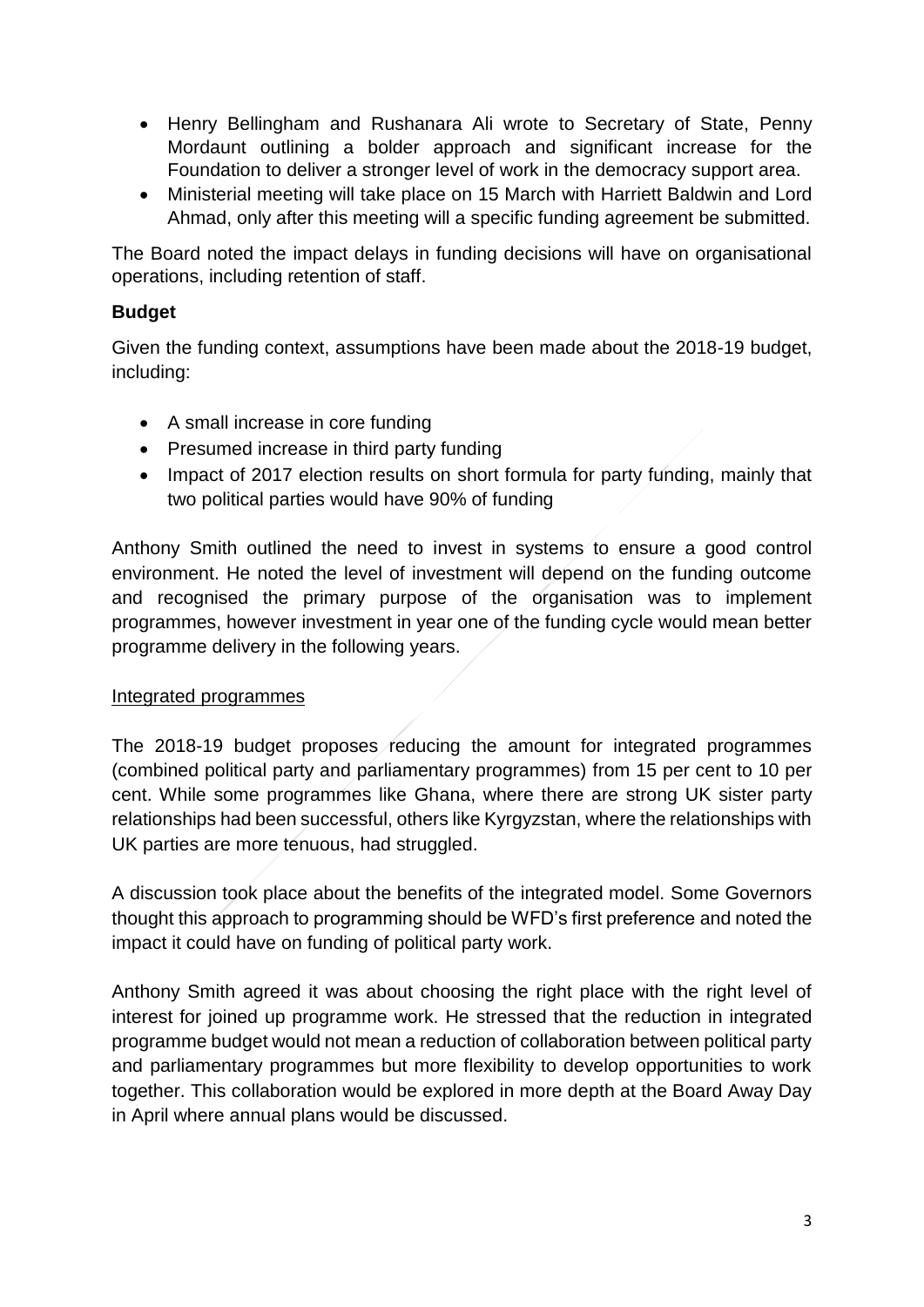### Political parties

The management provision for political party offices and the level of programme funding were raised.

The 2017 election results mean 90% of funding should be allocated to the two biggest parties, however this risks a significantly squeezed budget for the other two political party offices, including the viability of the office itself.

The budget proposes a move away from fixed percentages for each office in terms of management and proposes to ensure every office has set levels of administration management resources, including minimum funding for a senior and junior position.

The Board raised concerns about the levels of spend on administration rather than projects, especially in the context of austerity across all public spending.

Anthony explained that whatever the level of programme funding (minimum of £150,000), assurances should be in place to ensure effective management of funds, regardless of the size of parties in Westminster.

Some Governors questioned a move away from the short formula as it would impact on funding for two main political parties in Westminster. Other Governors felt this was appropriate to meet due diligence for programmes and accommodate WFD organisational growth.

Anthony Smith reminded the Board that the Foundations aim is to share the diversity of the UK democratic experience, including experiences from the devolved assemblies. The last two WFD strategies have made this commitment. The proposal is not to overturn the short formula but to ensure a minimum level of funding for effective programming.

The Board agreed that a final decision on the budget could not be made until confirmation of core funding came from the FCO and DFID.

# **vised with additional options and recommendations for Board**

# **6. Report of Audit and Risk Assurance Committee, 22 January** *For information*

Thomas Hughes, Chair of the Audit and Risk Committee, outlined the main points from the meeting held 22 January, including: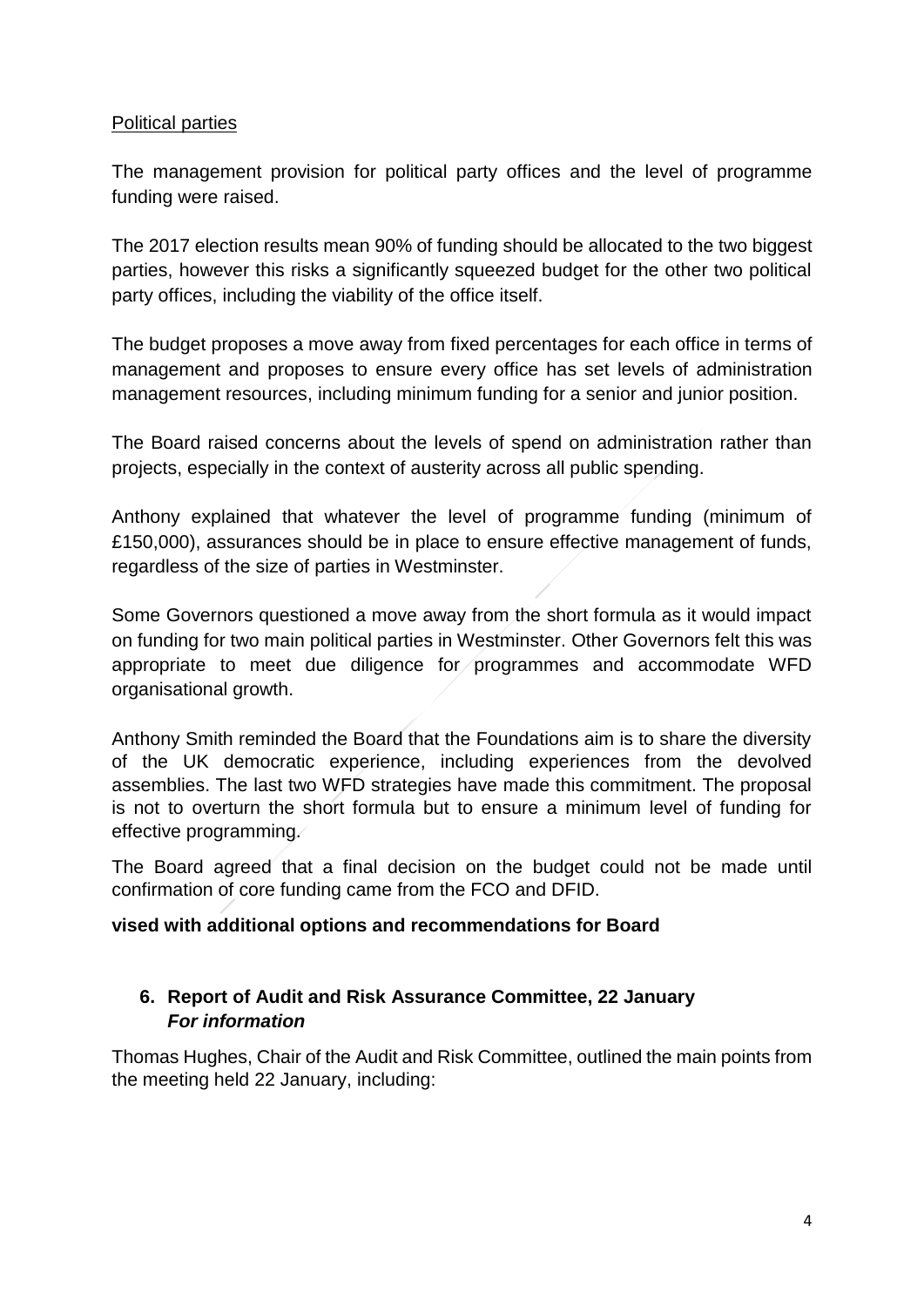- The review of costs (£250,000) over £200,000 of which related to the office move.
- Outstanding internal audit recommendations were reviewed:
	- o Guidelines on expenses and costs (in relation to conferences) as well as the travel and expense policies are under review
	- o Completion of the business continuity plan and local security plans are progressing
	- o Lists of countries with pending registration
- The internal audit contract is up for renewal and a small increase in the number of days required is anticipated to address data protection and GDPR recommendations.
- Management accounts were reviewed and the team has reduced the current deficit from £90,000 to around £40,000 through uncompleted projects and disallowed expenditure.
- The corporate risk register was reviewed without amendments.
- Training needs of ARC members as well as the role of political party representatives were also considered.

# **7. Report of Programme Quality Committee**

Sue Inglish, Chair of the Programme Quality Committee (PQC), outlined the main points from the meeting held XX January: Most in report already covered –

- The Red, Amber, Green (RAG) rating methodology was reviewed and the Pakistan programme was identified for further discussion at the next meeting.
- The difficulty of obtaining visas to participate in UK based programme activities was raised again.
- The recent evaluation of WFD's work was reviewed and generated good ideas about how to work better in the future.

# **8. Quarterly progress report**

There were no questions in relation to the quarterly progress report, which includes updates on income and expenditure, percentage of administrative costs and performance of programmes.

# **9. Any Other Business**

Anthony Smith updated on the following:

- **All-Party Parliamentary Group on democracy support** Various potential titles have been suggested, discussions are underway with party offices and exploration of interested members and Chairs is underway.
- **Accommodation issues**  Political party offices based in the parliamentary estate have a formalised agreement to remain on the estate.
- **Conference to mark centenary of UK women's suffrage**  Harriet Harman has engaged WFD, among other organisations for support in organising a conference to mark 100 years of women's right to vote in the UK. WFD's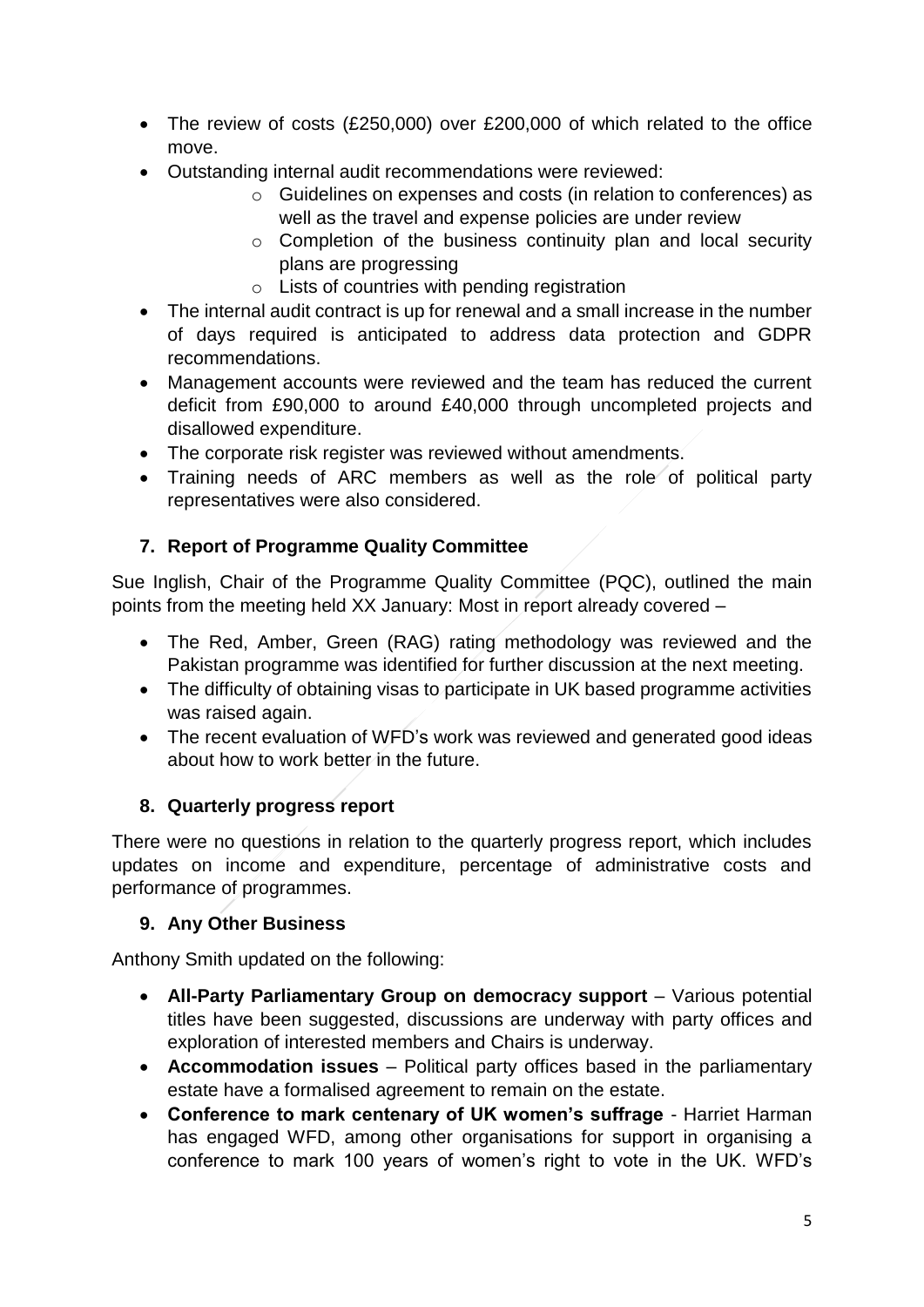contribution would involve sponsoring international participants to participate, where it is inline with current programming.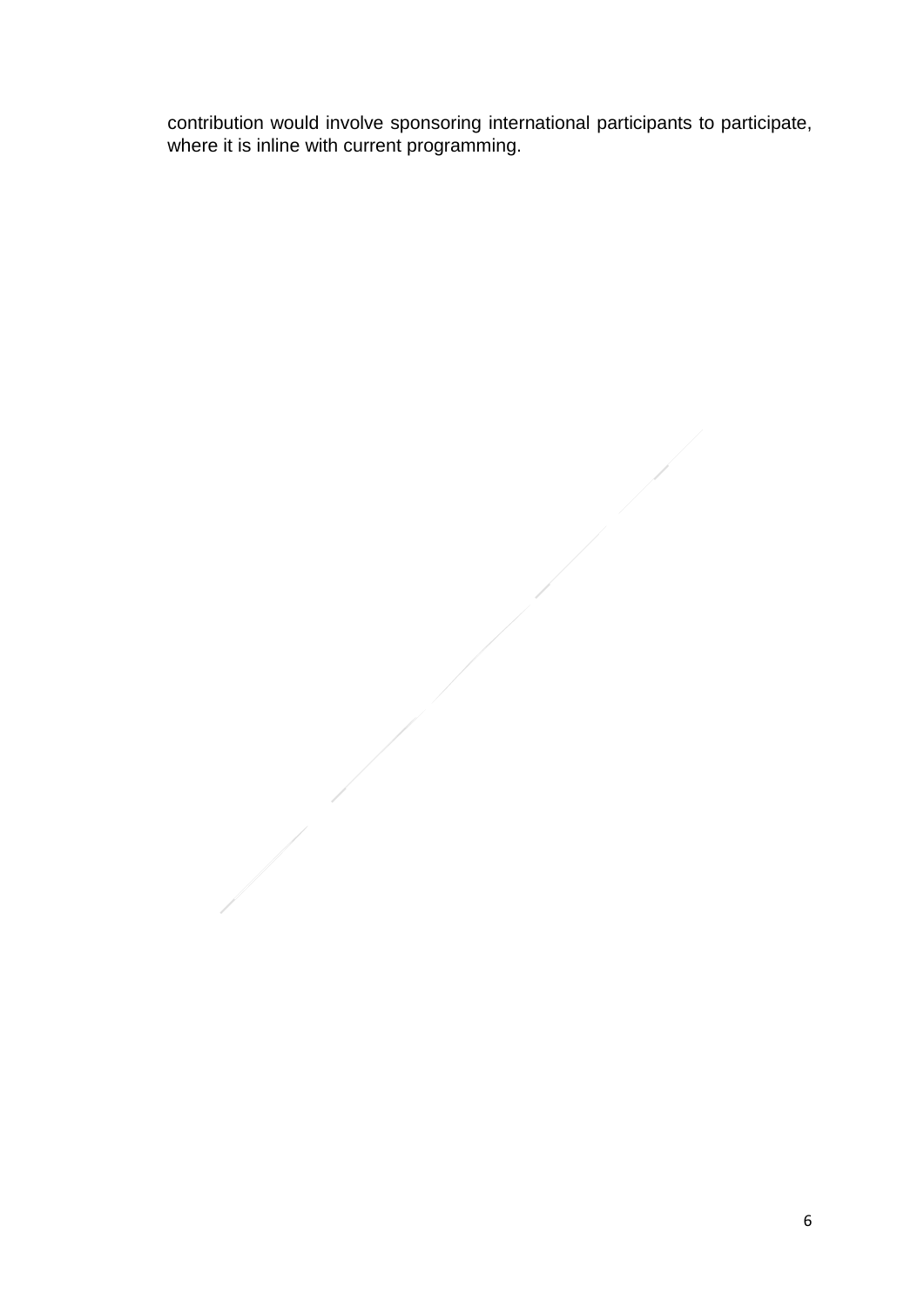

#### **Westminster Foundation for Democracy**

Company number: 2693163

**Draft Minutes of the meeting of the Board of Governors of Westminster Foundation for Democracy (WFD) - room Q, Portcullis House, 10 May 2018** 

#### In attendance:

Richard Graham MP (Chair) Patrick Grady MP Dame Margaret Hodge MP Andrew Rosindell MP Rushanara Ali MP Sue Inglish Thomas Hughes Simon Walker Anthony Smith (CEO) Paul Naismith (Finance Director) Fulvio Menghini (acting as board secretary).

#### Introduction

Following his appointment by the Foreign Secretary, Richard Graham MP joined the Board as its new Chair. In his introductory remarks he thanked Governors for volunteering their time and experience, and Foundation staff for their work to develop the organisation.

Richard said that, following his appointment, learning about the organisation and focusing on the immediate task of approving a provisional budget for the current financial year (2018- 2019). He had held meetings with Foundation staff as well as with Ministers from the Foreign and Commonwealth Office (FCO) and the Department for International Development (DFID). He had been encouraged by the support from Ministers, who had been clear about the importance of WFD's work for the UK's international priorities. They had appreciated the work carried out by WFD in its entirety: including projects implemented by political parties. He noted there was no question of not supporting WFD at least to extent of recent years.

#### WFD Provisional Budget

Richard said that he and Anthony had met two days previously with the DFID Minister of State. During that discussion, we had set out the case for additional DFID funding for WFD. The Minister had been supportive and, while not making any promises about the level of funding that would be possible, indicated that both she and the Secretary of State believed that there was a clear case for funding WFD's work. Those comments had given him the confidence to propose a provisional budget with a modest increase in DFID funding.

Anthony then circulated a revised budget proposal. This had been updated during the previous day in response to the comments from the Minister and assumed up to £3.75m in DFID funding during 2018-19 (in addition to £3.5m from the FCO that had already been agreed). He requested approval of the provisional budget with the caveat that if the level of DFID funding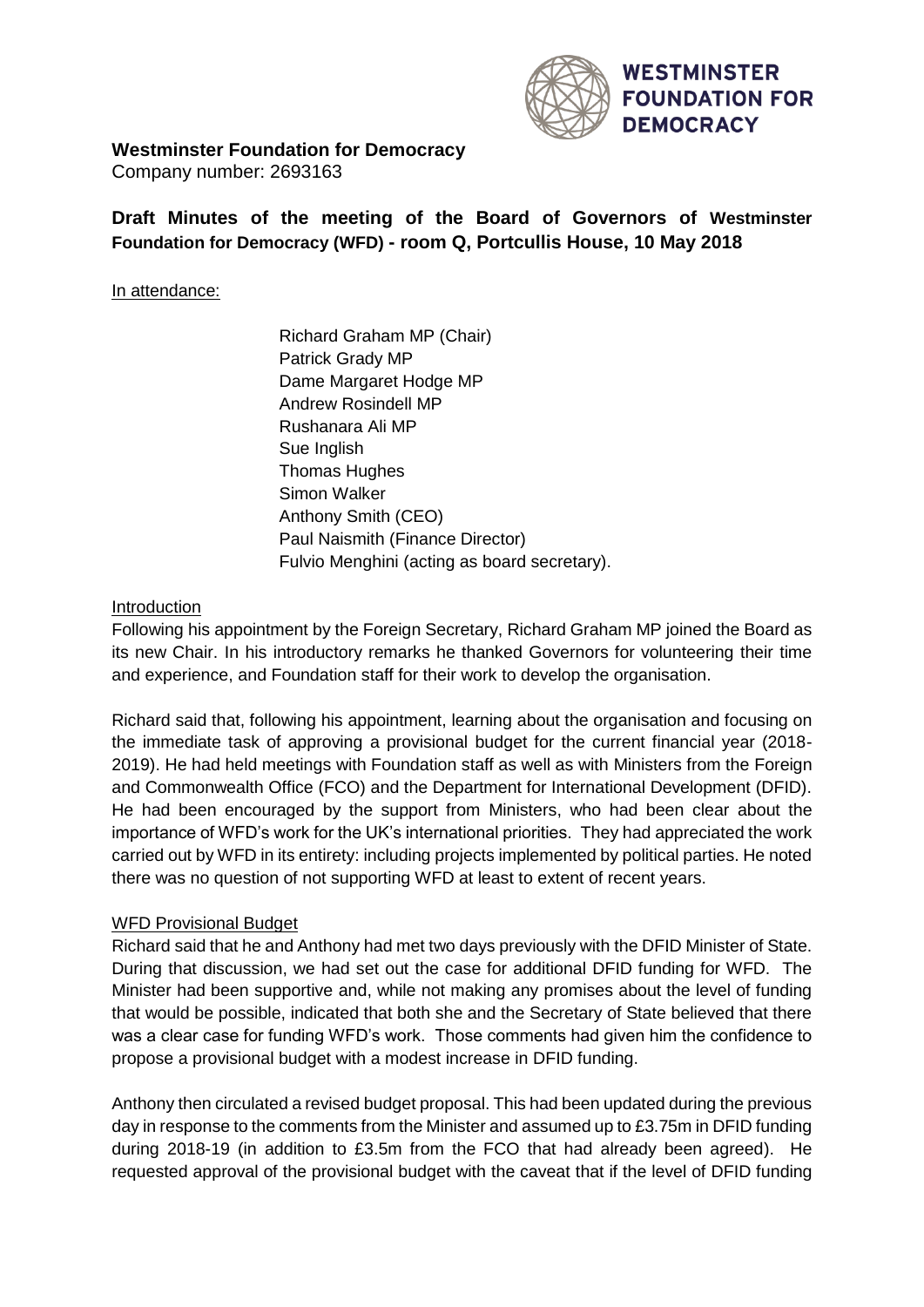turned out to be lower, then the Board would need to agree cost reductions. The revised budget proposal would enable significant funding to the political parties as well as critical investment in systems to ensure proper accounting, effective operations and good value for money. The allocation of resources to the political parties would continue to be based on the modified Short money formula with the two largest parties receiving an amount consistent with the 2017 general election results, and the two smaller parties continuing to receive the 2017- 18 amount (in order to avoid dropping to a level that was unviable). Anthony added that, as set out in earlier papers, he proposed to drop the previous formula of percentage figures for the administration costs of each party office and instead review their costs individually to ensure both adequate capacity to manage programmes effectively and efficiency in operations.

The main comments from Board members were:

- Margaret Hodge welcomed the positive indications from DFID and supported the continued use of the 'Short Money' formula. She also repeated her previous concern about additional investment in central administration and noted that, in her view, the smaller parties should not invest a greater percentage of their funding on administration.
- Andrew Rosindell also welcomed the indications from DFID and the continued use of the Short Money formula. He noted that the budget spent on Foundation programmes and administration had grown, and that funding for party programmes should, in his view, grow in a comparable proportion. He also said that WFD, and the political parties it supports, should rein in administrative costs as much as possible.
- Rushanara Ali noted that UK political parties do not have the resources to carry out international work without the support they receive from WFD; and that their work is hard to evaluate since much of it consists of relationship building at political level. As such, it is harder to capture using the mechanisms employed in the field of international development.
- Patrick Grady welcomed the provisional budget presented to the Board. He highlighted his previous experience in an NGO and emphasised that both the Foundation and the international programmes implemented by political parties need strong management and therefore a proper level of investment into administration. For smaller parties, it would be impossible to operate effectively with less than two full time officers.
- Sue Inglish noted that her role as Chair of the Programme Quality Sub-committee was precisely to question how effective WFD programming was. Recent audits highlighted areas of concern regarding accounting, value for money and efficiency. Adequate investment in systems was therefore of paramount importance to ensure money was spent wisely, and that the Foundation had sufficient information on programmes. She also welcomed the provisional budget and said that strategic issues on party funding should be discussed at the forthcoming Board away day.